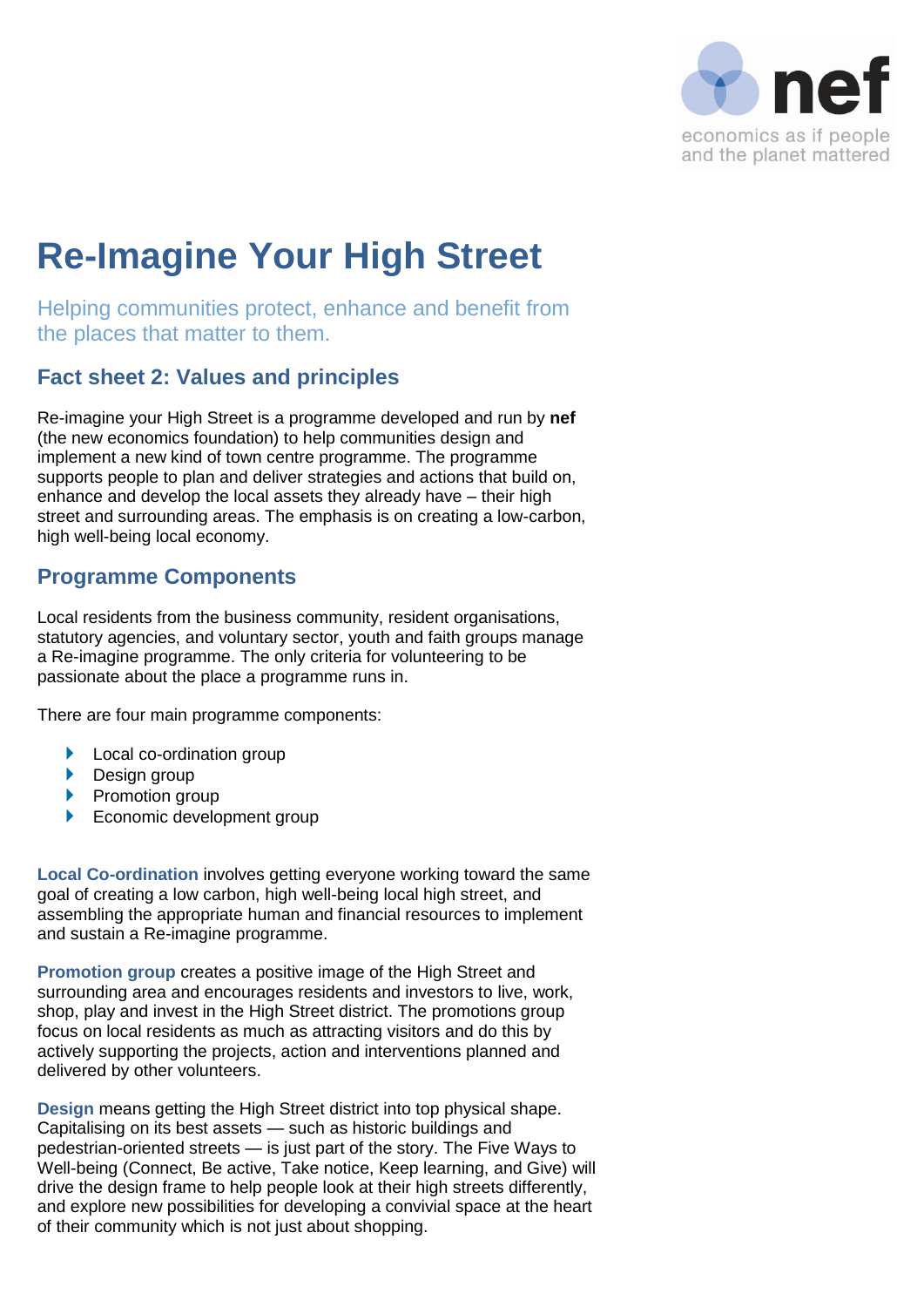An inviting atmosphere a diverse offer of activities and use of the high street, created through attractive window displays, parking areas, building improvements, street furniture, signs, pavements, shared space, street lights, and landscaping, conveys a positive visual message about the district and what it has to offer. Design activities also include instilling good maintenance practices in the district, enhancing the physical appearance of the district by restoring historic buildings, encouraging appropriate new construction, developing sensitive design management systems, and long-term planning for sustainability.

**Economic Development** strengthens a community's existing economic assets while expanding and diversifying its economic base. The reimagine your High Street programme helps sharpen the competitiveness of existing business owners and recruits compatible new businesses and new economic uses to build a high street district that responds to developing a diverse range of uses of the high street. Converting unused or underused commercial space into economically productive property also helps boost the profitability of the district, as does opening up creative spaces which encourage people to spend more time in the high street.

All representatives are volunteers and the only criteria for membership are a passion for the place they live and work in. The groups are supported by staff from **nef** and have in the pilot programmes led to local employment. Projects in 2011 will be the second tranche of Re-imagine your High Street pilots and the development approach will both participatory and based on the principles of action learning. **nef** believes that successful social, economic and environmental outcomes in any geographic place can only come from residents and local stakeholders co-designing and co-delivering this in partnership with local authorities and private sector groups. Re-imagine Your High Street is a programme driven by values, and its over riding outcome is to develop Low Carbon, High Well-being local economies.

#### **Nine Principles which create the framework for the programme**

- **Comprehensive:** No single focus lavish public improvements, name-brand business recruitment, or endless promotional events — can revitalise the High Street. For successful, sustainable, long-term regeneration, a comprehensive approach, including activity in each of the Re-imagine programme's four groups, is *essential.*
- **Incremental: Small steps come before walking. Successful** regeneration programmes begin with basic, simple activities that demonstrate that "new things are happening" on the High Street. As public confidence grows and participants' understanding of the regeneration process becomes more sophisticated, Re-imagined High Street is able to tackle increasingly complex problems and more ambitious projects. This incremental change leads to much longer-lasting positive change in the High Street are.
- **Self-help:** No one else will save your High Street. Local leaders must have the will and desire to mobilise local resources and talent. That means convincing residents and business owners of the rewards they'll reap by investing time and money in the High Street — the heart of their community. Only local leadership can produce long-term success by fostering and demonstrating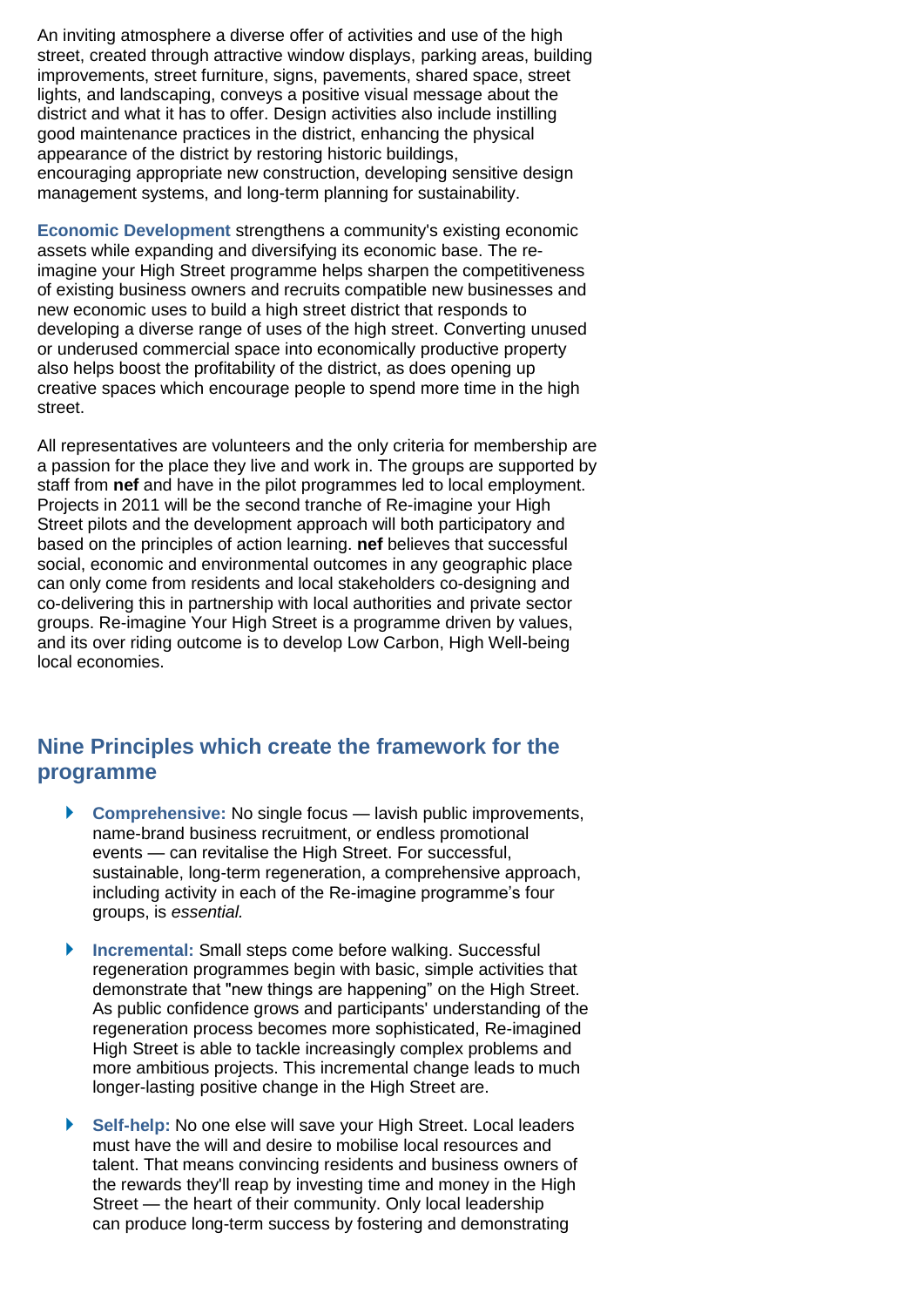community involvement and commitment to the regeneration effort.

- **Partnerships:** Both the public and private sectors have a vital interest in the district and must work together to achieve common goals of programme. Each sector has a role to play and each must understand the other's strengths and limitations in order to forge an effective partnership.
- **Identifying and capitalising on existing assets:** Business districts must capitalise on the assets that make them unique. Every district has unique qualities like distinctive buildings and human scale that give people a sense of belonging. These local assets must serve as the foundation for all aspects of the programme.
- **Quality:** Emphasise quality in every aspect of the programme. This applies to all elements of the process — from shop front designs to promotional campaigns to educational programmes. Shoestring budgets and "cut and paste" efforts reinforce a negative image of the commercial district. Instead, concentrate on quality projects over quantity.
- **Change:** Skeptics turn into believers and attitudes on the High Street will turn around. At first, almost no one believes the programme can really turn around. Changes in attitude and practice are slow but definite — public support for change will build as the programme grows and consistently meets its goals. Change also means engaging in better business practices, altering ways of thinking, and improving the physical appearance of the commercial district. A carefully planned re-imagined programme will help shift public perceptions and practices to support and sustain the revitalization process.
- **Implementation:** To succeed, a Re-imagined High Street programme must show visible results that can only come from completing projects. Frequent, visible changes are a reminder that the regeneration effort is under way and succeeding. Small projects at the beginning of the programme pave the way for larger ones as the regeneration effort matures, and that constant regeneration activity creates confidence in the programme and ever-greater levels of participation.
- High Well Being, Low Carbon: Always ask the questions "does" this project or action increase our local Well Being, and what is the impact on the environment?" We think measuring the success of where we live and what we do there should be based on increasing local well being and that indicators such as GDP (measurement of economic growth) give useful information but tells us nothing about sustainable development or how as residents we are satisfied with life. So increasing local well being while reducing environmental impact is the over-arching goal of this programme.